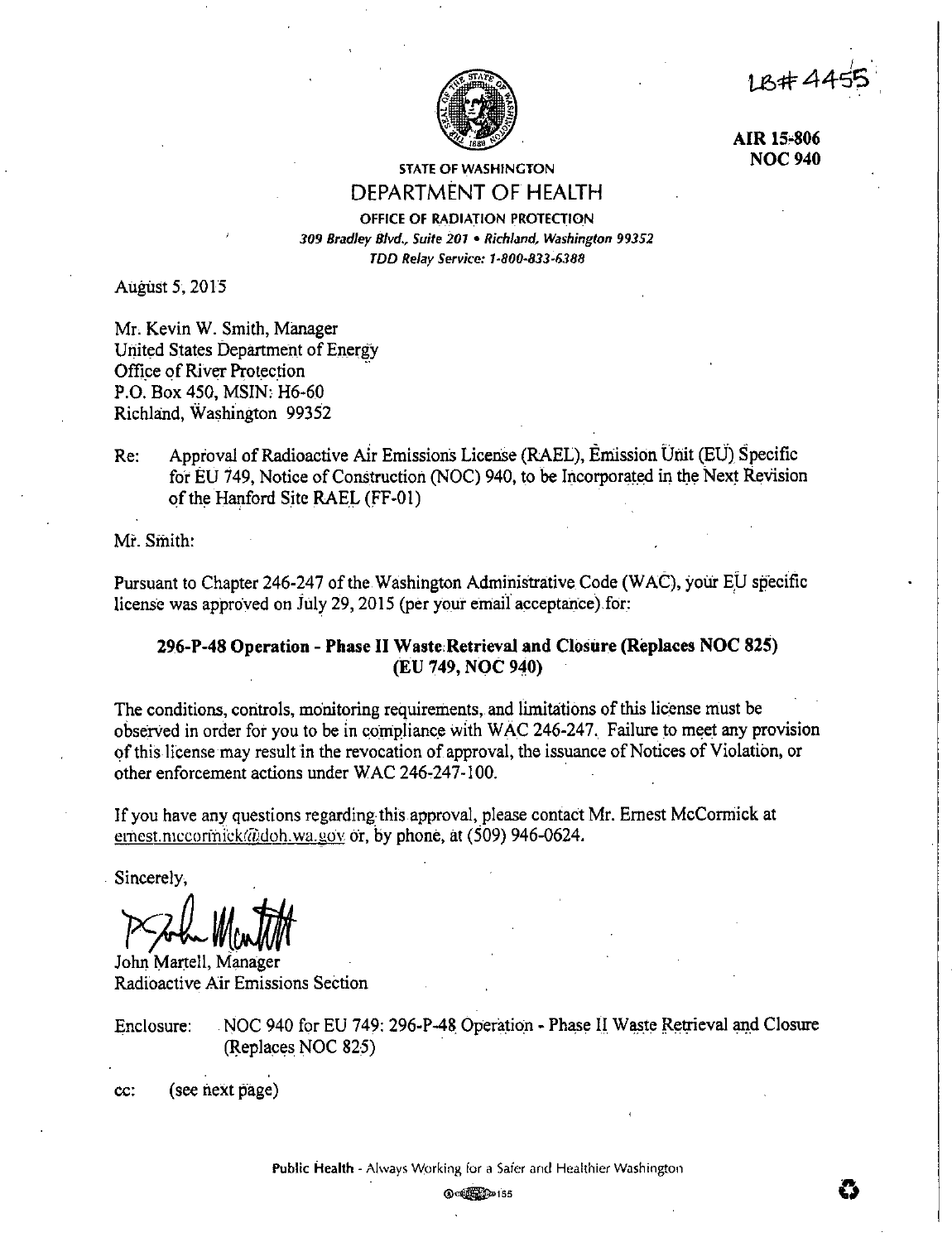Mr. Kevin W. Smith August *5,* 2015 Page 2 of 2

cc: Ruth Allen, WRPS Matthew Barnett, PNNL Shawna Berven, WDOH Lucinda Borneman, WRPS Lee Bostic, BNI Dennis Bowser, USDOE-ORP Cliff Clark, USDOE-RL Jack Donnelly, WRPS Rick Engelmann, CHPRC . Dennis Faulk, EPA Eric Faust, USDOE-RL Gary Fritz, MSA Phil Gent, Ecology Robert Haggard, BNI Jessica Joyner, WRPS Reed Kaldor, MSA Paul Karschnia, CHPRC Ed MacAlister, USDOE-R\_L Ernest McCormick; WDOH Valarie Peery, Ecology Maria.Skorska, Ecology Bryan Trimberger, USDOE-ORP Randy Utley, WDOH Jeff Voogd, WRPS Joan Woolard, MSA Davis Zhen, EPA Environmental Portal RAES Tracking: Follow up to LB# 4441; RAES 850 and 15-53; NOC 940; EU 749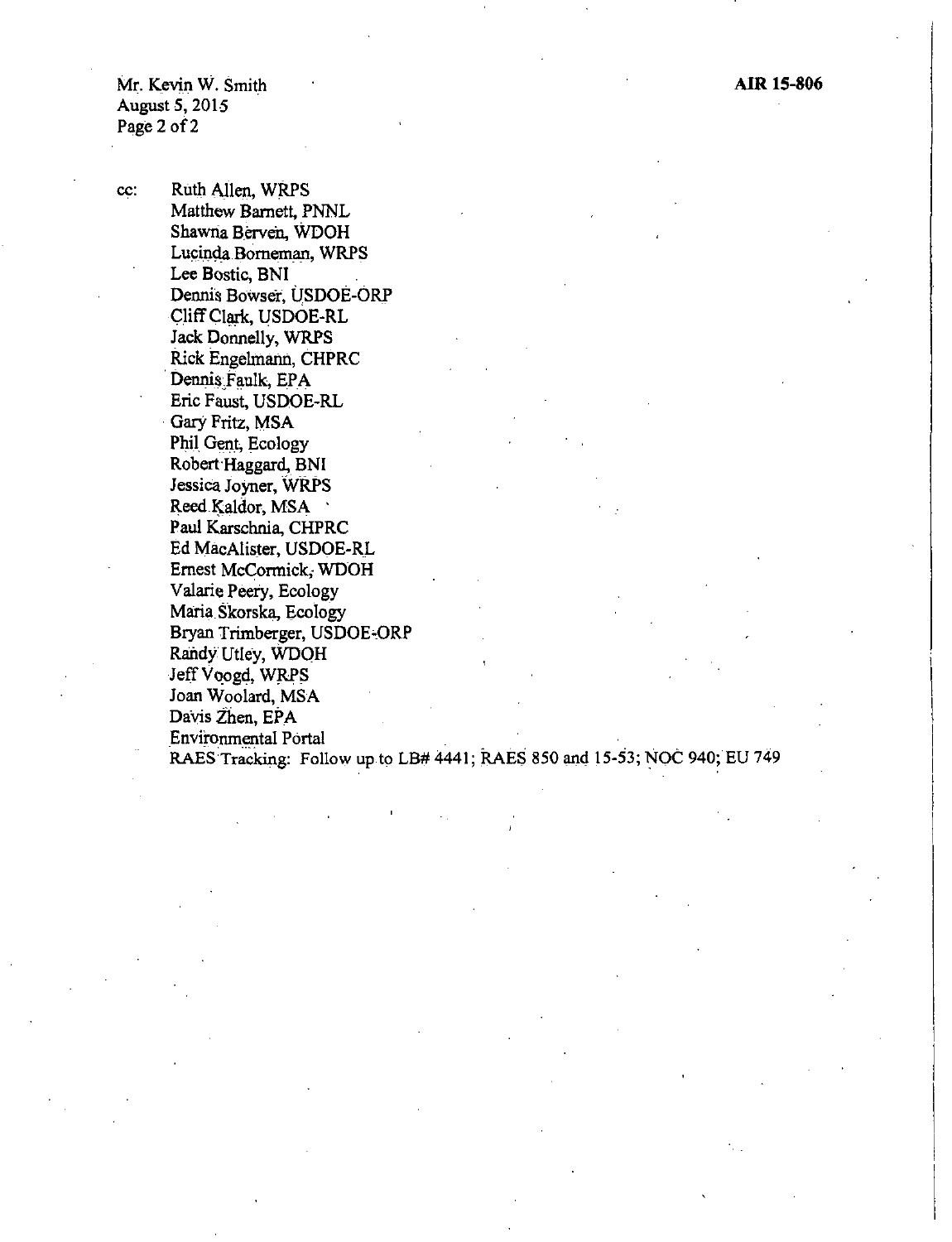# 200 W-296P048-001

# 296-P-48

This is a MAJOR, ACTIVELY ventilated emission unit.

**Took Forme** 

# **Emission Unit Information**

Stack Height: 40.00 ft.  $12.19$  m. Stack Diameter 0.50 ft.  $0.15$  m. Average Stack Effluent Temperature: 90 degrees Fahrenheit. 32 degrees Celsius.

Average Stack ExhaustVelocity: 38.22 ft/second. 11.65 m/second.

**Abatement Technology BARCT** WAC 246-247-040(3), 040(4)

state only enforceable: WAC 246-247-010(4), 040(5), 060(5)

| Zone or Area | <b>Abatement Technology</b> | <b>Required # of Units</b> | <b>Additional Description</b>           |  |
|--------------|-----------------------------|----------------------------|-----------------------------------------|--|
|              | Demister                    |                            |                                         |  |
|              | Heater                      |                            |                                         |  |
|              | Prefilter                   |                            |                                         |  |
|              | HEPA Filter Stages/Banks    | າ                          | In series, one filter per<br>stage/bank |  |
|              | Fan                         |                            | $500 \text{ cfm}$                       |  |

# **Monitoring Requirements**

state enforceable: WAC 246-247-040(5), 060(5), and federally enforceable: 40 CFR 61 subpart H

| <b>Federal and State</b>                      | <b>Monitoring and Testing</b>       | <b>Radionuclides Requiring</b>                                    | <b>Sampling</b> |
|-----------------------------------------------|-------------------------------------|-------------------------------------------------------------------|-----------------|
| <b>Regulatory</b>                             | <b>Requirements</b>                 | <b>Measurement</b>                                                | Frequency       |
| 40 CFR 61.93(b)(4)(i)<br>& WAC 246-247-075(2) | 40 CFR 61, Appendix B<br>Method 114 | Sr-90, Cs-137, Am-241, Pu-<br>239/240, Total Alpha, Total<br>Beta | Continuous      |

# **Sampling Requirements Record sample**

**Additional Requirements** 

Additional monitoring or sampling requirements established by this License will be listed in the Conditions and Limitations section. If applicable.

Operational Status This emission unit, also known as POR03, is a skid/mobile type portable exhauster used to support Tank Farm operations, such as, but not limited to waste characterization, waste retrieval, decommissioning, deactivation, maintenance, and construction and construction and operational support activities. The emission unit is a portable exhauster that operate intermittently.

# This Emission Unit has 1 active Notice(s) of Construction.

| <b>Project Title</b>                                                         | Approval # | Date Approved NOC_ID |      |
|------------------------------------------------------------------------------|------------|----------------------|------|
| 296-P-48 Operation - Phase II Waste Retrieval and Closure (Replaces NOC 825) | AIR 15-806 | 7/29/2015            | '940 |

# Conditions (state only enforceable: WAC 246-247-040(5), 060(5) if not specified)

- $1)$ The total abated emission limit for this Notice of Construction is limited to 1.3.1E+00 mrem/year to the Maximally Exposed Individual (WAC 246-247-040(5)). The total limit on the Potential-To-Emit for this Notice of Construction is limited to 1.61E+03 mrem/year to the Maximally Exposed Individual (WAC 246-247-030(21)).
- $2)$ This approval applies only to those activities described below. No additional activities or variations on the approved activities that constitute a "modification" to the emission unit, as defined in (WAC 246-247-030(16)). may be conducted.

The operation of the waste retrieval system(s) for the removal of radioactive wastes from tanks at the Hanford Site.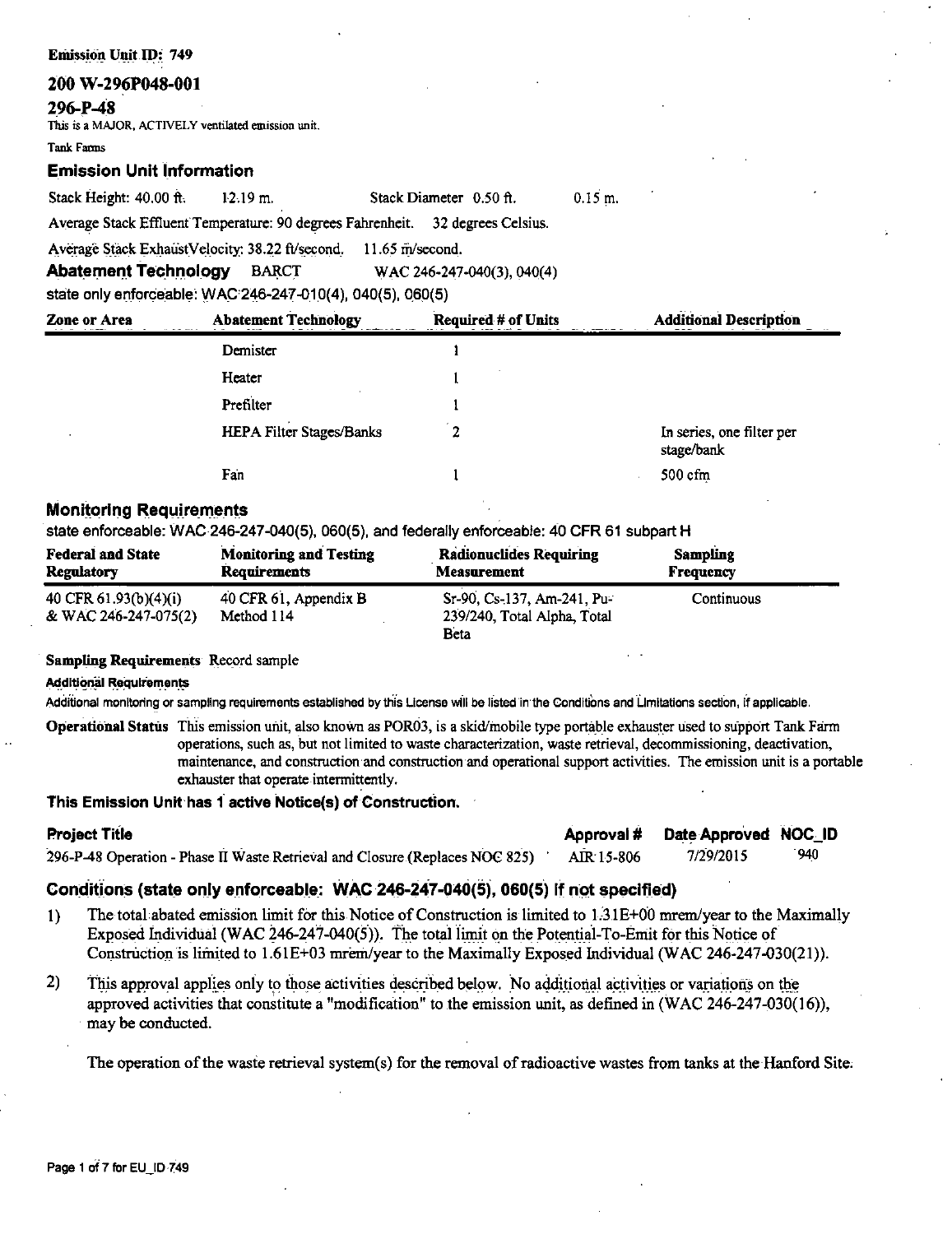# SALTCAKE DISSOLUTION WASTE RETRIEVAL SYSTEM

The saltcake dissolution waste retrieval system may be used to retrieve soluble saltcake waste. This method retrieves the soluble portion of the waste only, resulting in very few of the solids being pumped from the tank. The saltcake dissolution waste retrieval system deployed is for water, chemical agent, or catalyst liquid to be added to the tank using a variety of spray nozzles or "sprinklers". The approach is to sprinkle the waste surface with water, chemical agent, or catalyst liquid. The added water, chemical agent, or catalyst liquid must stay in contact with the saltcake for a long enough period of time for the brine to become saturated. Once the brine is saturated, it is pumped to a receiver tank, staging tank, storage double shell tank (DST), or other staging/storage vessel associated with the supplemental treatment, packaging, or disposal. Salt solution will be removed using the existing saltwell pump or other pump placed into the tank.

A tank not equipped with a saltwell pump, a transfer pump (progressive cavity, vertical turbine) can be installed and operated.

Remotely directable water distribution devices will be located in risers spaced as far apart as practical. A combination of spraying waster, chemical agent, or catalyst liquid to dissolve the saltcake can be used in conjunction with directing a flow of water or recirculating water at the waste to move it to the pump suction to allow the pumping of waste from the tank. Recirculated waste from the pump may be sent back to the tank as an alternative to using water to direct dissolution waste to the pump suction.

# MODIFIED SLIJICING WASTE RETRIEVAL SYSTEM

Modified sluicing can be used for some waste retrieval. Modified sluicing is the introduction of liquid at low to moderate pressures and volumes into the waste. The liquid dissolves and breaks apart solid materials and suspends them in the waste slurry. A transfer pump installed in the tank provides the motive force to transfer the liquid slurry to a receiver tank.

Modified sluicing introduces sluiceliquid in a.controlled fashion using multiple sluicing nozzles at varying pressures and flows, then pumps out the resultant waste slurry. This maintains minimal liquid inventories within the tank at all times. The liquids that could be used in modified sluicing include water, recirculated supernatant/water from the receiving DST, recirculated supernatant/water, chemical agent, or catalyst liquid.

# VACUUM WASTE RETRIEVAL SYSTEM

A vacuum waste retrieval system can be used for waste retrieval activities. The vacuum waste retrieval system is introduced into the tanks by means of an aniculating mast system (AMS). The AMS has a horizontal reach and rotational capabilities of 360 degrees. The AMS has a retracted position and can be extended vertically. Air is mixed at the suction end of the AMS enabling the required vertical lift for the waste to a topside receiver tank, batch vessel, or a staging single shell tank (SST), storage DST, or other staging/storage vessels associated with supplemental treatment, packaging, or disposal.

The AMS will be deployed through and attached to standard riser flanges that are available on the tanks. Cameras can also be installed in other risers for in-tank viewing and control of the AMS.

For the 200-series tanks in the 241-C, 241-U, 241-B, and 241-T Tank Farms, a vacuum retrieval process tank, staging tank, staging SST, storage DST, or other staging/storage vessel will be deployed. The receiver tank will receive waste in batches from whichever tank is connected into the vacuum retrieval system. The vacuum pressure used to draw up the waste from the tank to the receiver tank is.relieved back into the tank being retrieved\_.

# MOBILE.RETRIEVAL SYSTEM

A Mobile Retrieval System (MRS) can be used to retrieve waste from some tanks. The MRS consists of two intank systems. The first is a robotic crawler inserted through one riser the second is an AMS inserted through a second riser. The AMS retrieves the sludge from the tank using a vacuum with assisting pneumatic conveyance. The AMS vacuum tube has a horizontal reach and can be extended to the bottom of the tank. The arm rotates 360 degrees. The vacuum will be directed through the AMS in the tank to the end effector, which is in contact with Page 2 of 7 for EU\_ID 749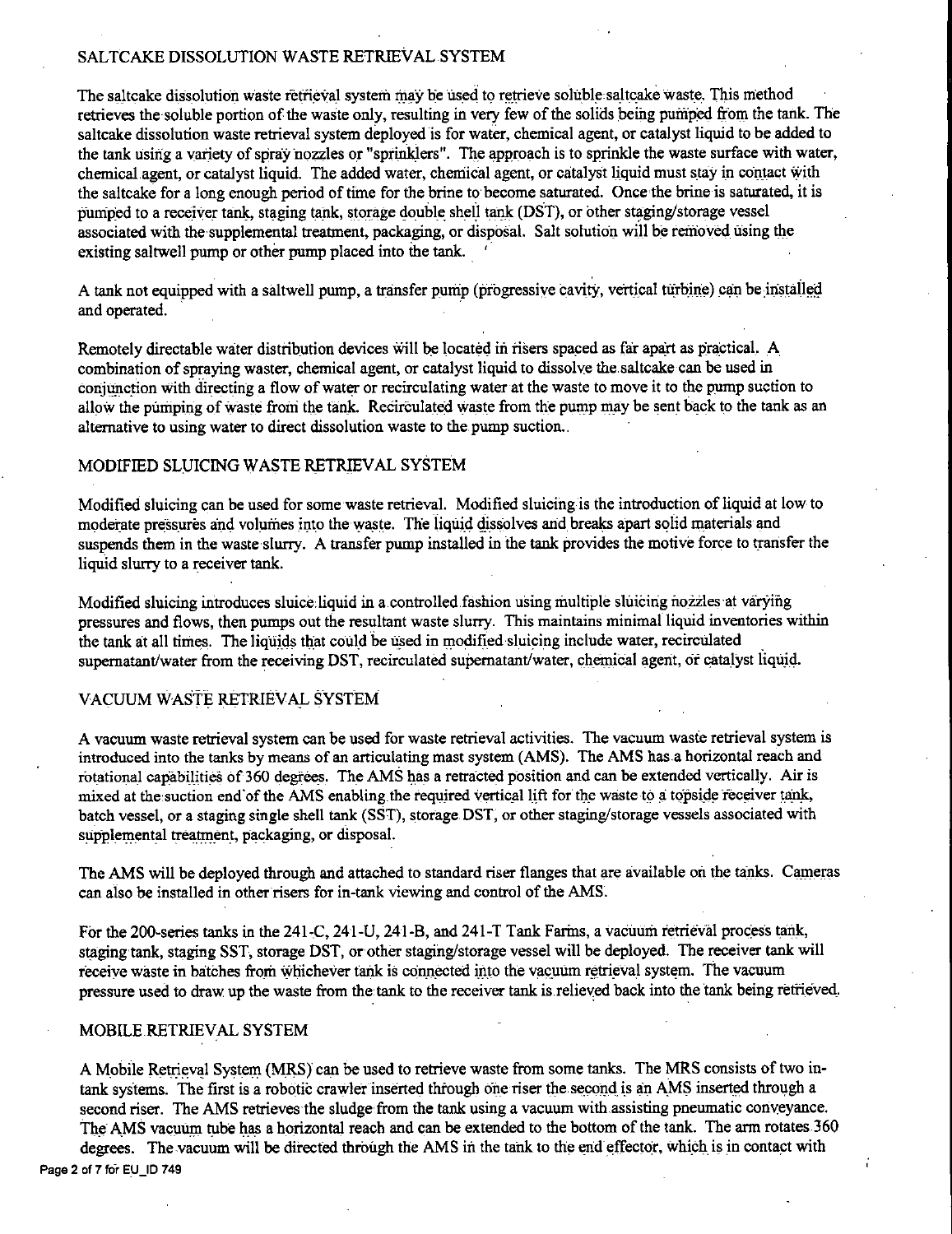the waste. The pneumatic conveyance-assisted vacuum retrieval system will draw the waste up through the vacuum to the waste vessel in the vessel skid in batches. The AMS is then valved out while the waste vessel is emptied and pumped out through the over ground transfer lines to a DST, a staging SST, or-other treatment/disposal options. When the waste vessel is nearly empty, the iransfer line will be valved out and the AMS will be valved back in and another batch of waste will be removed from the tank. This process will be repeated until waste near the center of the tank is removed. The robotic crawler will be remotely controlled to move and/or wash waste toward the center of the tank.

# MOBILE ARM RETRIEVAL SYSTEM

The Mobile Arm Retrieval System (MARS) is a waste retrieval system used to retrieve waste. The MARS employs two design options similar to currently permitted systems: 1) a sluicing retrieval option which is intended for retrieval of non leaker tanks, and 2) a vacuum retrieval option is. intended for retrieval of assumed leaker tanks. Both options use an arm and sluicing jets and/or a high pressure water scarifier to break up the waste. The sluicer uses waste supernatant recycled from the DST to form a liquid jet using a nozzle. The scarifier uses filtered, pressurized water that comes from a high pressure water skid.

The equipment portion of the MARS includes a vertical, carbon steel mast (square cross section) as the main structural member. Attached to the vertical mast is a carbon fiber robotic arm. The arm is attached to a traveler that raises and lowers the arm relative to the vertical mast. The arm rotates 360 degrees - 380 degrees on a turntable located in the pit box. The arm also pivots up and down from an elbow at the traveler (hydraulic system) and extends and retracts (hydraulic system). The end of the arm articulates. The arm thus provides for a large range of motion such that the sluicing devices (recycle sluicer, water scarifier) located at the end of the arm can aim at most portions of the tank and from varying  $(e.g., short)$  distances.

The containment box which encloses the MARS will be ventilated by two parallel installed radial filters. The purpose of these fiiters is to minimize contamination from migrating up from the tank into the containment box via the open space on the large riser during retrieval operations. Minimization of contamination inside the containment box is desired should entry into the box ever be required for repairs. Inflow through these filters during retrieval is estimated to reach up to 60 cubic feet per minute (cfm). A valve will be installed between the filters and the containment box so filters can be isolated from the box. However, because the location of the valve will be approximately 12 feet above ground and difficult to reach without properly installed and inspected scaffolding, the valve will be left open at all times until retrieval of the tank is complete. Once retrieval is complete the valve will be closed.

# REMOTE WATER LANCE

The completion of tank retrieval may also be aided by a Remote Water Lance (RWL) that is a high pressure water device, or hydro laser. Alternatively, a High Pressure Mixer (RPM) may be used in the same capacity. The systems will consist of both ex-tank and in-tank components. The ex-tank components will be comprised of; high pressure systems, operating controls, cables, and hoses. The in-tank components will be comprised of; umbilical, in-tank vehicle, high pressure nozzle(s), or the high pressure mixer.

The high pressure water systems will provide the water at the desired pressure, not to exceed 37,000 psig. A conditioning system will be used to filter the raw water entering the skid to ensure that no abrasive materials are entrained in the water. The water volumetric flow rate will be on the order of 4 to 18 gpm for the HPM and from 6 to 15 gpm for the RWL. The operating controls will be located in a control trailer outside of the farm fence. The cables and hoses will connect hydraulically powered in-tank vehicle with the ex-tank controls and water skid via the umbilical. The HPM consists of an adjustable height pipe with two pairs of opposed, high pressure, low volume water orifices located on the bottom of the pipe. The mixer is capable of being rotated 360 degrees and has an adjustable height range of approximately 7 feet. The positioning of the mixer is performed remotely using a hydraulic system. Additionally, the mixer has a single orifice on the bottom of the unit that can be used as an operational or installation aid. The in-tank vehicle will house one to four high pressure water nozzles. The RWL will be operated with the nozzle submerged to avoid aerosols in the tank. A rupture disc will be used to prevent reaching pressures above 37,000 psig.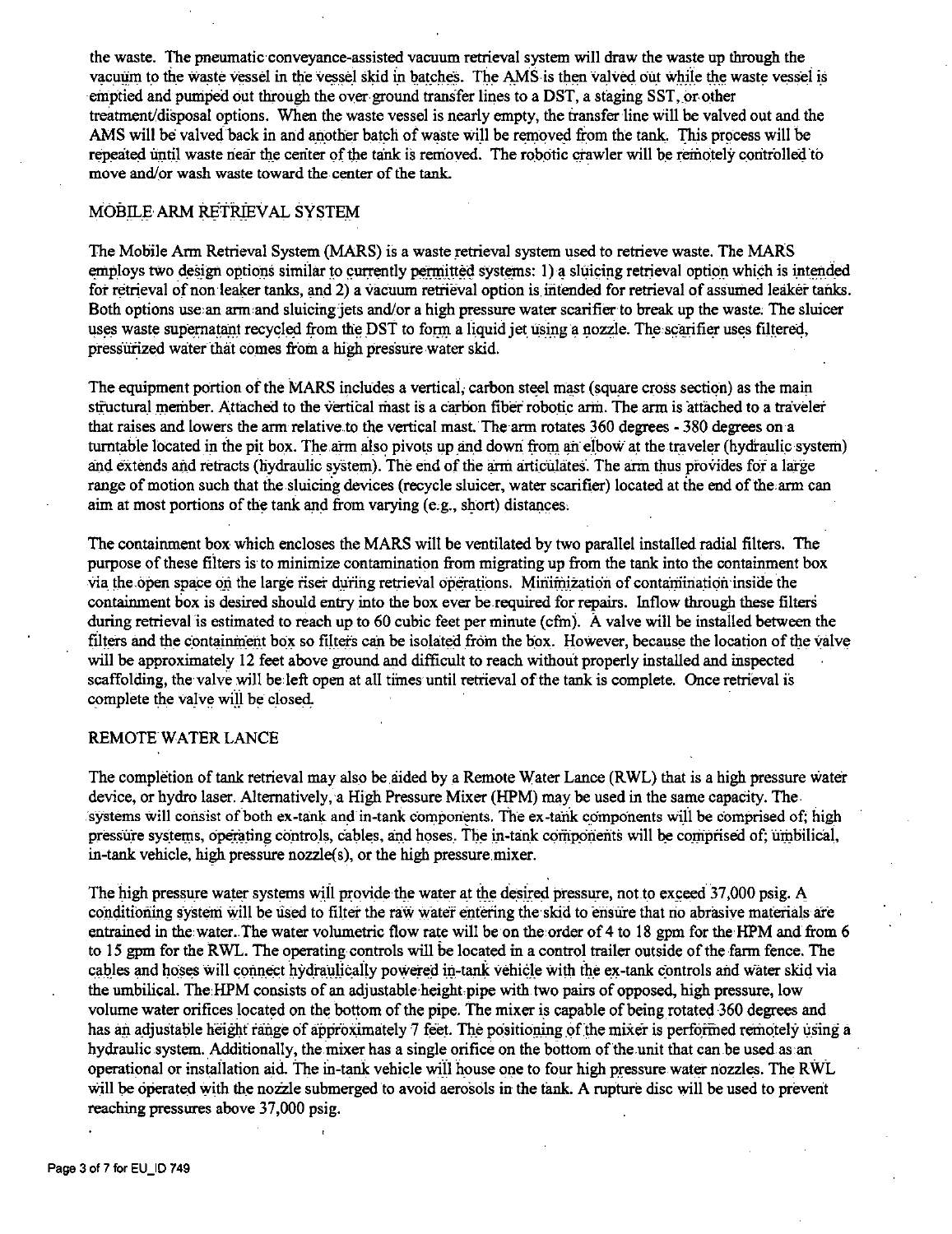# 3) The Annual Possession Quantity is limited to the following radionuclides (Curies/year):

# Ac - 227

Contributes less than 0.1 mrem/yr to the MEI, and represents less than 10% of the unabated PTE and represents less than 25% of the abated dose.

## Ba - 137 m

Contributes less than 0.1 mrem/yr to the MEI, and represents less than 10% of the unabated PTE and represents less than 25% of the abated dose.

#### $Cm - 242$

Contributes less than 0.1 mrem/yr to the MEI, and represents less than 10% of the unabated PTE and represents less than 25% of the abated dose.

#### Co - 60

Contributes less than 0.1 mrem/yr to the MEI, and represents less than 10% of the unabated PTE and represents less than 25% of the abated dose.

#### Eu - 152

Contributes less than 0.1 mrem/yr to the MEI, and represents less than 10% of the unabated PTE and represents less than 25% of the abated dose.

### $H - 3$

Contributes less than 0.1 mrem/yr to the MEI, and represents less than 10% of the unabated PTE and represents less than 25% of the abated dose.

## Ni - 59

Contributes less than 0.1 mrem/yr to the MEI, and represents less than 10% of the unabated PTE and represents less than 25% of the abated dose.

#### Pa - 231

Contributes less than 0.1 mrem/yr to the MEI, and represents less than 10% of the unabated PTE and represents less than 25% of the abated dose.

#### Pu - 240  $1.20E + 02$

Contributes GREATER than 0.1 mrem/yr to the MEI and represents greater than 10% of the unabated PTE

#### Ra - 226

Contributes less than 0.1 mrem/yr to the MEI, and represents less than 10% of the unabated PTE and represents less than 25% of the abated dose.

#### $Sb - 125$

Contributes less than 0.1 mrem/yr to the MEI, and represents less than 10% of the unabated PTE and represents less than 25% of the abated dose.

## Sn - 126

Contributes less than 0.1 mrem/yr to the MEI, and represents less than 10% of the unabated PTE and represents less than 25% of the abated dose.

## Th - 229

Contributes less than 0.1 mrem/yr to the MEI, and represents less than 10% of the unabated PTE and represents less than 25% of the abated dose.

Am - 241

Contributes GREATER than 0.1 mrem/yr to the MEI and represents greater than 10% of the unabated PTE

 $2.30E + 04$ 

#### $C - 14$

Contributes less than 0.1 mrem/yr to the MEI, and represents less than 10% of the unabated PTE and represents less than 25% of the abated dose.

## Cm - 243

Contributes less than 0.1 mrem/yr to the MEI, and represents less than 10% of the unabated PTE and represents less than 25% of the abated dose.

#### $Cs - 134$

Contributes less than 0.1 mrem/yr to the MEI, and represents less than 10% of the unabated PTE and represents less than 25% of the abated dose.

## Eu - 154

Contributes less than 0.1 mrem/yr to the MEI, and represents less than 10% of the unabated PTE and represents less than 25% of the abated dose.

# $1 - 129$

Contributes less than 0.1 mrem/yr to the MEI, and represents less than 10% of the unabated PTE and represents less than 25% of the abated dose.

# Ni - 63

Contributes less than 0.1 mrem/yr to the MEI, and represents less than 10% of the unabated PTE and represents less than 25% of the abated dose.

# Pu - 238

Contributes less than 0.1 mrem/yr to the MEI, and represents less than 10% of the unabated PTE and represents less than 25% of the abated dose.

## Pu - 241

Contributes less than 0.1 mrem/yr to the MEI, and represents less than 10% of the unabated PTE and represents less than 25% of the abated dose.

#### Ra - 228

Contributes less than 0.1 mrem/vr to the MEI, and represents less than 10% of the unabated PTE and represents less than 25% of the abated dose.

# Se - 79

Contributes less than 0.1 mrem/vr to the MEI, and represents less than 10% of the unabated PTE and represents less than 25% of the abated dose.

#### $Sr-90$

Contributes GREATER than 0.1 mrem/yr to the MEI and represents greater than 10% of the unabated PTE

 $5.50E + 06$ 

# Th - 232

Contributes less than 0.1 mrem/yr to the MEI, and represents less than 10% of the unabated PTE and represents less than 25% of the abated dose.

 $Am - 243$ 

Contributes less than 0.1 mrem/yr to the MEI, and represents less than 10% of the unabated PTE and represents less than 25% of the abated dose.

### $Cd - 113$  m

Contributes less than 0.1 mrem/vr to the MEI, and represents less than 10% of the unabated PTE and represents less than 25% of the abated dose.

# Cm - 244

Contributes less than 0.1 mrem/yr to the MEI, and represents less than 10% of the unabated PTE and represents less than 25% of the abated dose.

#### $Cs - 137$

 $2.10E + 06$ 

Contributes GREATER than 0.1 mrem/vr to the MEI and represents greater than 10% of the unabated PTE

## $Eu - 155$

Contributes less than 0.1 mrem/yr to the MEI, and represents less than 10% of the unabated PTE and represents less than 25% of the abated dose.

#### Nb-93 m

Contributes less than 0.1 mrem/yr to the MEI, and represents less than 10% of the unabated PTE and represents less than 25% of the abated dose.

## Np - 237

Pu - 239

Contributes less than 0.1 mrem/yr to the MEI, and represents less than 10% of the unabated PTE and represents less than 25% of the abated dose.

## $5.30E + 03$

Contributes GREATER than 0.1 mrem/yr to the MEI and represents greater than 10% of the unabated PTE

# Pu - 242

Contributes less than 0.1 mrem/yr to the MEI, and represents less than 10% of the unabated PTE and represents less than 25% of the abated dose.

## Ru - 106

Contributes less than 0.1 mrem/yr to the MEI, and represents less than 10% of the unabated PTE and represents less than 25% of the abated dose.

## Sm - 151

Contributes less than 0.1 mrem/yr to the MEI, and represents less than 10% of the unabated PTE and represents less than 25% of the abated dose.

# $Tc - 99$

Contributes less than 0.1 mrem/yr to the MEI, and represents less than 10% of the unabated PTE and represents less than 25% of the abated dose.

 $U - 232$ 

Contributes less than 0.1 mrem/yr to the MEI, and represents less than 10% of the unabated PTE and represents less than 25% of the abated dose.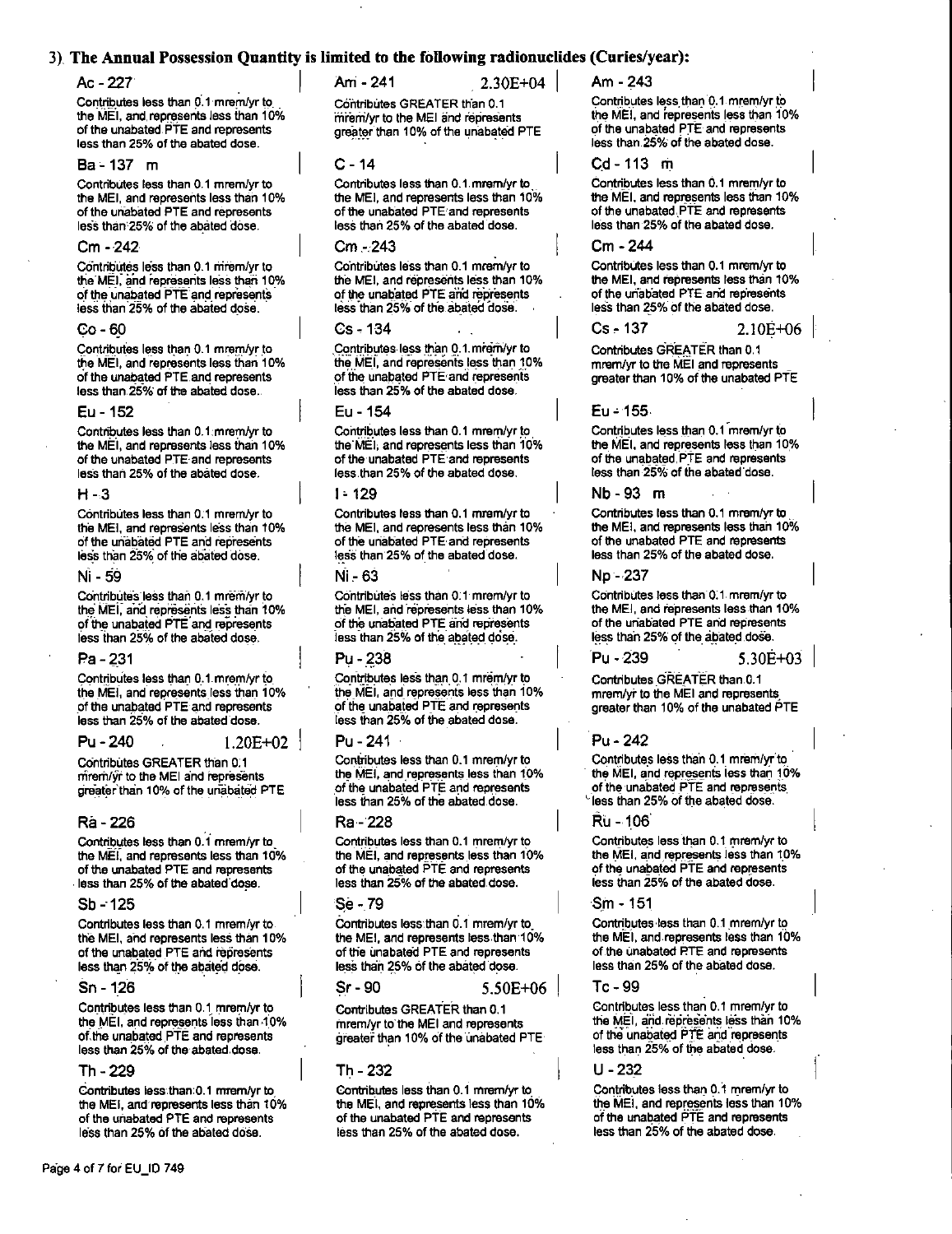# $U - 233$

Contributes less than 0.1 mrem/yr to the MEI, and represents less than 10% of the unabated PTE and represents less than 25% of the abated dose.

# $11 - 236$

Contributes less than 0.1 mrem/vr to the MEI, and represents less than 10% of the unabated PTE and represents less than 25% of the abated dose.

# $Zr - 93$

Contributes less than 0.1 mrem/yr to the MEI, and represents less than 10% of the unabated PTE and represents less than 25% of the abated dose.

#### $\overline{4}$ RELEASE RATES-WDOH Log Approval

 $U - 234$ 

Contributes less than 0.1 mrem/yr to the MEI, and represents less than 10% of the unabated PTE and represents less than 25% of the abated dose.

 $11 - 238$ 

Contributes less than 0.1 mrem/vr to the MEI, and represents less than 10% of the unabated PTE and represents less than 25% of the abated dose.

# $U - 235$

Contributes less than 0.1 mrem/yr to the MEI, and represents less than 10% of the unabated PTE and represents less than 25% of the abated dose.

 $Y - Q<sub>0</sub>$ 

Contributes less than 0.1 mrem/vr to the MEI, and represents less than 10% of the unabated PTE and represents less than 25% of the abated dose.

The annual possession quantity (APO) shall be tracked on a WDOH approved log. WDOH authorizes approval of the Tank Waste Information Network System (TWINS) as the logging mechanism for APQs of radionuclide source terms (WAC 246-247-080(7)).

#### $5)$ WDOH ALTERNATE APPROVAL-Release Fractions

WDOH accepts that the PTE calculation shall be based on the inventory of material to be managed (tank inventory and supernate) using the release fraction for the tank inventory of 1.0 E-3 for tank inventory and 8.0 E-5 for supernate (WAC 246-247-040(5) and WAC 246-247-060(5)).

#### $6)$ WDOH ALTERNATE APPROVAL-Non Destructive Analysis Method

A pre-operational Non Destructive Analysis (NDA) of the exhauster(s) HEPA filters and a post-operational NDA will be performed the first time each of the four waste retrieval methods (mobile retrieval system, vacuum retrieval, supernatant sluicing, and saltcake dissolution with supernatant) when placed into service. The post-operational NDA should occur after one cycle or phase of waste retrieval operation is completed, a method replaces another method during a cycle/phase or six months from the in-service date, whichever occurs first. The facility may opt to replace the exhauster's HEPA filters prior to placing a new waste retrieval method in service and eliminate the preoperational NDA (WAC 246-247-040(5), WAC 246-247-060(5), and WAC 246-247-075(4)).

WDOH ALTERNATE APPROVAL-Standards 7) General WAC 246-247 technology standard exemptions justified and documented in RPP-19233, WAC 246-247 technology standard exemption justification for waste tank ventilation systems, may be applied to Phase II NOC retrieval exhauster operations. (WAC 246-247-040(5) and WAC 246-247-060(5)).

WDOH NOTIFICATION-Leak Testing Cannot be Performed 8) If new or altered section of ductwork cannot be tested due to tie-ins, WDOH will be notified (WAC 246-247-040(5) and WAC 246-247-060(5)).

- WDOH NOTIFICATION-Change in PTE Calculations  $9)$ The department will be notified if radionuclides other than Cs-137, Sr-90, Pu-239/240, and Am-241 are identified that contribute greater than 10% of the PTE or greater than 0.1 mrem/yr TEDE to the MEI when a unit is deployed or redeployed (WAC 246-247-040(5) and WAC 246-247-110(8)).
- WDOH NOTIFICATIONS-Differential Pressure Out of Range  $10<sup>1</sup>$ The differential pressure readings for the pre-filters and both stages of HEPA filters shall be monitored recorded and trended a minimum of weekly. The exhaust system will be configured to automatically shut down at 5.9 inches of water (or less) pressure differential across the HEPA filter(s) for the first filter in series or multiple filters in series as indicated by the local readout. If the final HEPA filter in the system exceeds 5.9 inches of water pressure differential across the filter, the cause will be determined and WDOH will be notified through normal established channels (WAC 246-247-040(5) and WAC 246-247-060(5)).
- WDOH NOTIFICATION-Retrieval Under Passive Ventilation Contitions  $11$ Retrieval activities shall occur under passive ventilation only when an exhauster can no longer be operated on a single shell tank due to structural concerns. The justification for structural concerns with the single shell tank shall be documented and provided to WDOH upon request. (WAC 246-247-040(5) and WAC 246-247-060(5))

# WDOH NOTIFICATIONS-High Reading on Weekly Smear Surveys  $12)$ Monitoring of breather filters during retrieval activities shall consist of weekly smear surveys on the inside surface of the ducting and downstream of the HEPA filter or on the outside of the screen covering the outlet of the vent. Levels above 10,000 dpm/100cm2 beta/gamma and 200 dpm/100cm2 alpha shall be reported to WDOH. (WAC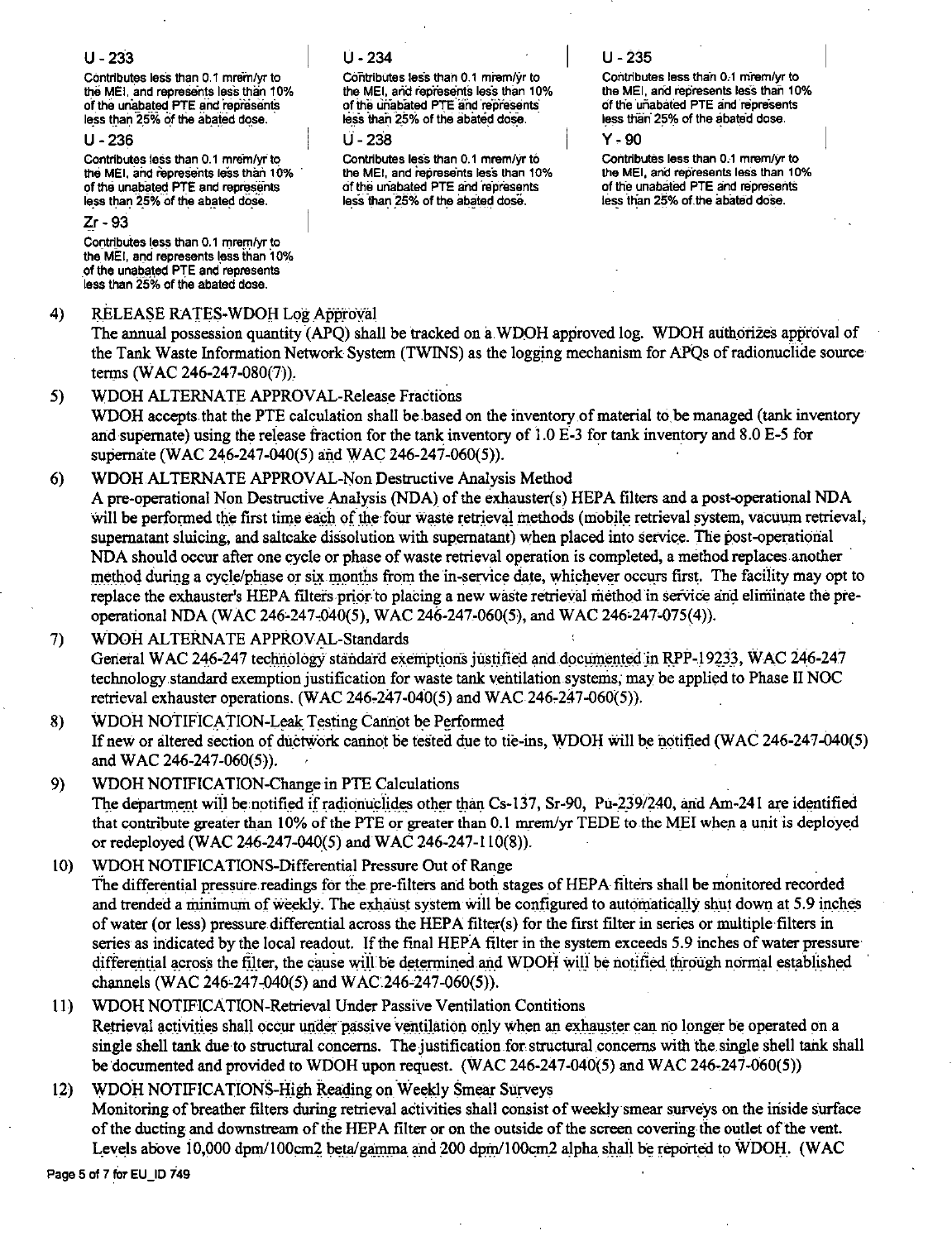246-247'-040(5) and WAC 246-247-060(5))

13) STANDAROS-Startup Leak Testing

New or altered sections of ductwork shall be leak tested in accordance with the requirements of ASME AG-I Section SA prior to use. Normal maintenance of the system (e.g., replacing gaskets, replacement of in kind components, flow profile analysis in the ductwork, air sampling from test ports in the duct, and demister flushing) are not considered to be alteration(WAC 246-247-040(5), WAC 246-247-060(5), and WAC 246-247-075(2)).

14) STANDARDS-Stack Monitoring Systems

The emission unit stack monitoring system shall meet the requirements of ANSI/HPS N13.1-1999 including the stack monitoring system inspection requirements also referenced in 40 CFR 61 App. B, Method 114, Table 2 - Maintenance, Calibration, and Field check requirements (WAC 246-247-040(5), WAC 246-247-060(5), and WAC 246-247-075(2)).

15) ABATEMENT TECHNOLOGY-HEPA Filter Testing

The HEPA filters are in-place leak tested annually in accordance with a written procedure that addresses testing and visual inspections based on ASME N510 and ASME N511, and shall have a minimum efficiency of 99.95% (WAC 246-247-040(5), WAC 246-247-060(5), and WAC 246-247-075(2)).

In addition, the following conditions require in-place leak testing of the HEPA filters (the filter system to be retested):

•HEPA filter replacement

•Relocating the ventilation system exhauster

- 16) ABATEMENT TECHNOLOGY-Filter Protection The relative humidity shall be maintained below 70%. If the relative humidity cannot be directly measured, the ventilation system exhauster operating temperature will be monitored daily to ensure that the appropriate temperature is maintained, based on psychometric charts and engineering-calculations, so that the relative humidity remains below 70%. Daily Monitoring is not required over weekends and holidays when no waste disturbing activities are occurring (WAC 246-247-040(5) and WAC 246-247-060(5)).
- 17) ABATEMENT TECHNOLOGY-Temperature Values in the Airstream The airstream temperature is also monitored to verify that it is below the 200°F limit established for continuous operation and 250°F liriiits established for periodic operation to protect the HEPA filters (WAC 246-247-040(5)).
- 18) ABATEMENT TECHNOLOGY-Ductwork Insulation All ventilation ductwork from the exit of the tank to the inlet of the exhauster filter housing, shall be insulated  $(WAC 246-247-040(5)$  and  $WAC 246-247-060(5)$ .
- 19) ABATEMENT TECHNOLOGY- Ventilation System Exhauster Suspension from Active Service The following will be implemented when a ventilation system exhauster that has been connected to a radioactive source is shut down and placed in suspension from active service. The following items will be completed 90 days after suspension from active service. Suspension from active service begins when the permit required preventative maintenance tasks are suspended or 365 days from the last day of operation, whichever is sooner.

•Isolate ( e,g., valve or blank off) the-ventilation system exhauster unit from the source of radioactivity.

•Isolate (e.g., valve or blank off) the source of radioactivity (e.g., tank) or establish an alternative flow path through a registered emission point (e.g., passive filter or powered exhauster).

•Isolate the flow path downstream of the last stage of HEPA filtration by capping the stack or alternative location if the stack has been removed.

•Provide written notification to WDOH documenting completion of the above.

During suspension from active service, the monitoring and associated recordkeeping are not required to be conducted. In addition, the abatement and monitoring system.testing (e.g.,.aerosol testing of the HEPA filters), maintenance, calibration, field checks, and the associated recordkeeping are not required to be conducted (WAC 246-247-040(5)) and(WAC 246-247-060(5)).

20) ABATEMENT TECHNOLOGY-Ventilation System Exhauster Return to Active Service

The ventilation system exhauster will be evaluated for its ability to meet the regulatory requirements to operate prior to placing the exhauster back in service:

•Verify that parts removed during suspension from active service have been replaced-in-kind and the unit has been returned to full function.

•Conduct abatement and monitoring system inspections and field checks.

• Verify that the abatement and monitoring system testing, maintenance, and calibration have been completed. (Note: some testing, maintenance, and calibration can only be completed when the exhauster is running.) The CAM and sampling system are to be\_ operated during aerosol testing.

Page 6 of 7 for EU\_ID 749